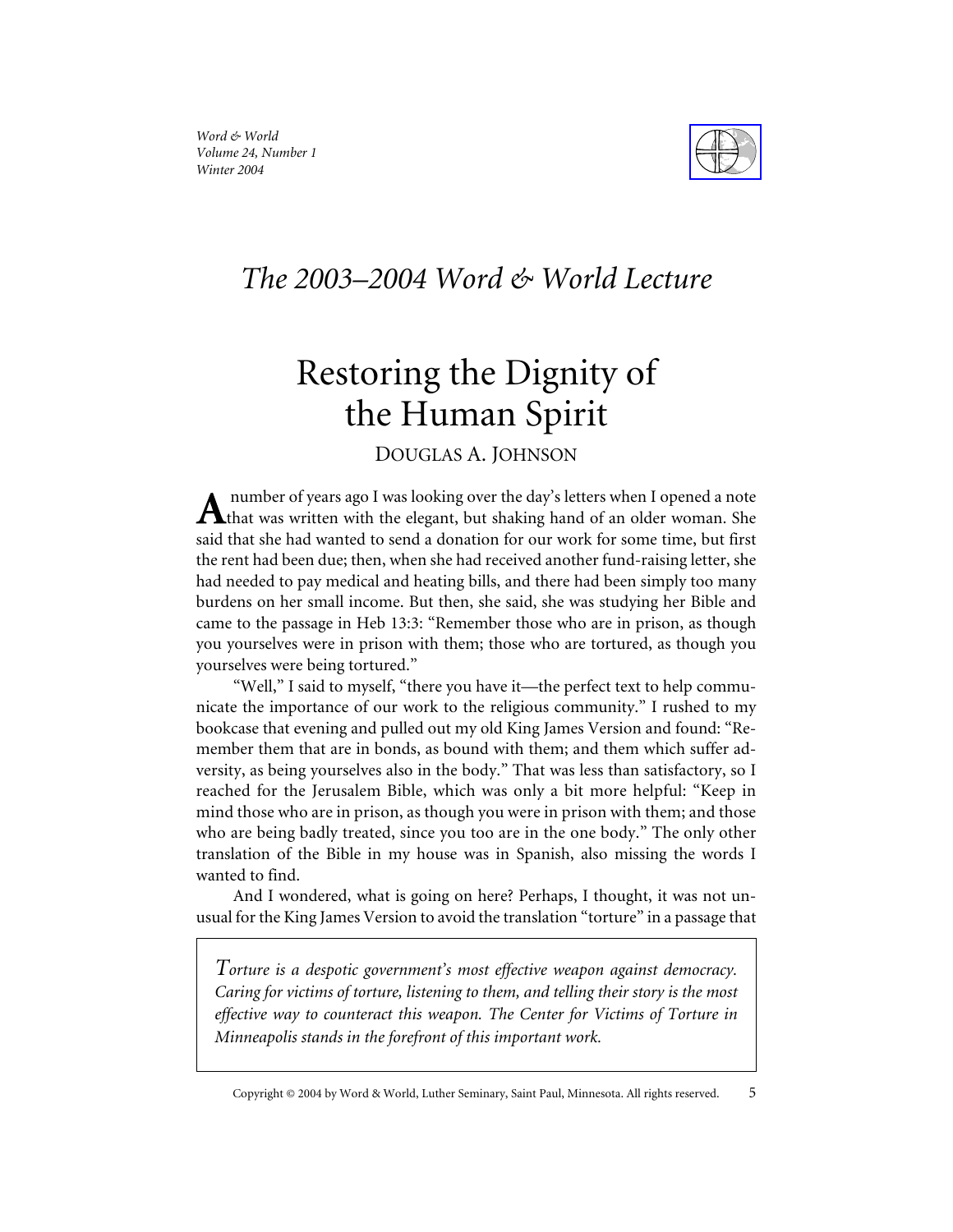specifically promotes sympathy for its victims, even though that version does refer to the "torture" of earlier biblical martyrs in Heb 11:35. Roman and Greek law both incorporated torture as an essential part of their legal systems, though initially the practice was limited to slaves who, it was assumed, could not tell the truth unless submitted to torture. When Roman law was reintroduced in the Middle Ages, the legal systems throughout Europe again incorporated a special status for torture. A pivotal struggle between the absolute authority of the king and of broader political rights in England was the right to be free from torture and cruel punishments. The King James Bible was produced well before this struggle had been won; for whatever reason, its commendation of sympathy here only for those "in bonds," with no reference to torture, provided no fuel to the reformers.

Guarantees against torture were introduced in England over the next centuries, and ultimately incorporated into two mutually supporting aspects of the U.S. Constitution: the right to be free from cruel and unusual punishment and the right to be free from self-incrimination. The European Enlightenment led to a movement to end torture as an official form of law enforcement and interrogation, based on the long-repeated experience that torture is an ineffective way to arrive at truth. By the 1880s it was widely assumed that the struggle against torture was completed, as governments around the world excluded it from official legal processes and banned its use.

After additional digging, I was able to locate the reference made by our supportive donor, in the New Revised Standard Version, which indeed translates the original text as "Remember...those who are being tortured, as though you yourselves were being tortured."<sup>1</sup>

But if the King James Version possibly had political or cultural reasons to favor a gentler interpretation of the epistle's language, what about the other translations? Perhaps the confusion comes from the fact that the jailer in these Roman times was also the torturer; it was not a separate role but a key part of the judicial process. Yet, in that context everyone imprisoned was, as a matter of course, tortured to force a confession or provide information the authorities wanted.

In fact, torture has never disappeared, even when it stopped being a recognized and legitimate part of the legal system. It has continued to be used by police, military, and security forces as a weapon of political repression and as a substitute for effective police work to construct corroborating evidence. In the 1930s, the U.S. Supreme Court banned the still infamous "third degree" form of interrogation, because torture is banned by our Constitution. But this did not stop the practice, even in America. In fact, wherever judicial systems give special weight to confession, torture remains a constant worry; thus, the American legal system has developed a series of procedures to lessen the importance of confessions or to protect their status as voluntary and uncoerced.

<sup>&</sup>lt;sup>1</sup>Of the standard versions, only the NRSV refers to "torture" in Heb 13:3 (perhaps reflecting a more recent consciousness of this terrible reality?).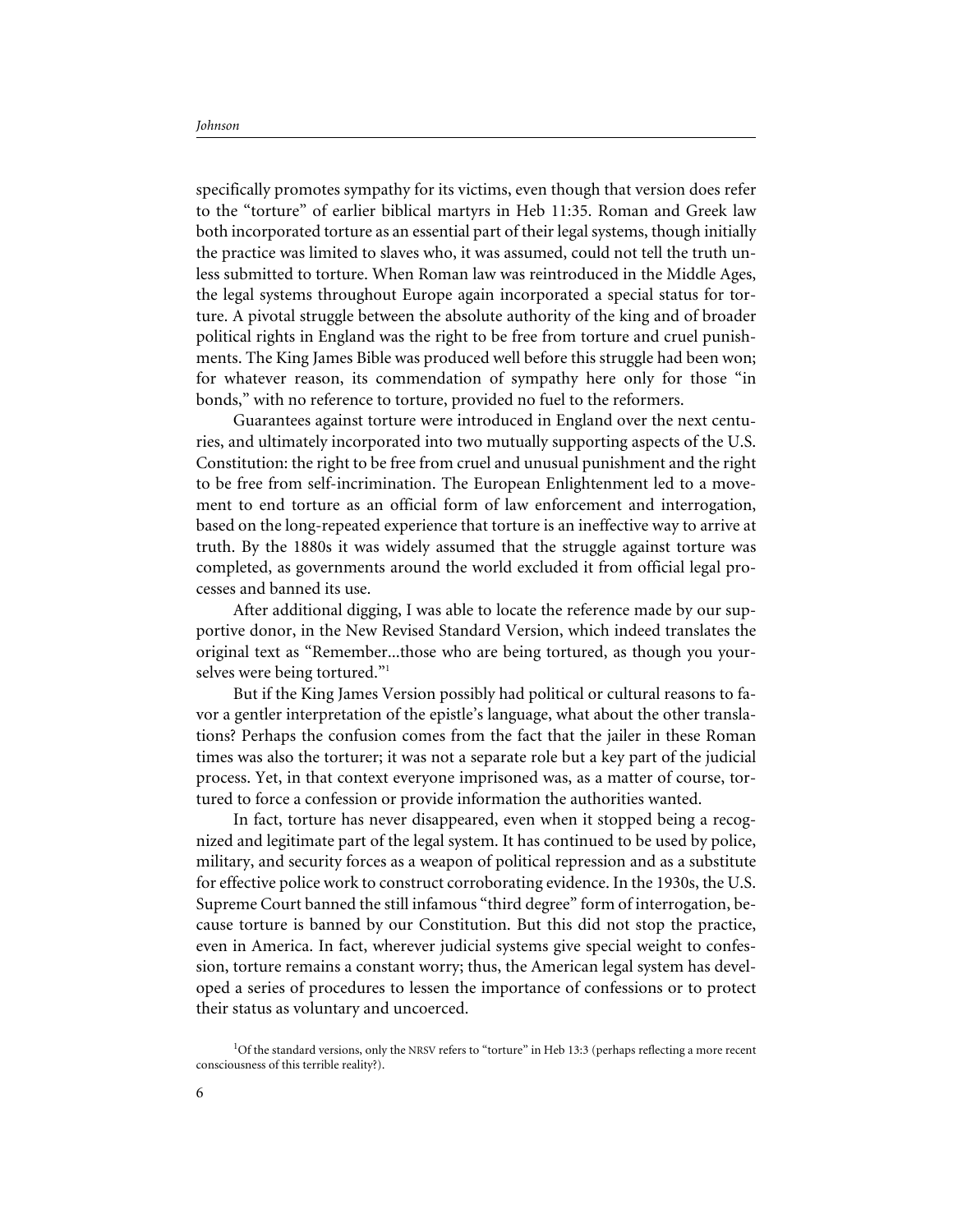But perhaps these translations avoided reference to torture for another reason: it makes us uncomfortable and squeamish. Torture is a word full of despair and hopelessness. It is ugly, full of dirtiness and blood. Its images of people stripped naked in front of others imply sexual perversions and humiliations that simply aren't nice to think about. Torture is the ultimate indignity to the human spirit. We would rather not think about it.

*"even the death of Jesus is often so sanitized and ritualized that we fail to understand that Jesus died under torture"*

But think about it we should. Even the death of Jesus is often so sanitized and ritualized that we fail to understand that Jesus died under torture. What is the point of whipping a man bloody before his planned execution? Of impaling his face with a crown of thorns? Or nailing him to a cross or tying him up so that the weight of his body will gradually tear his limbs from their sockets in excruciating pain that will last for days until thirst and hunger ultimately kill him? Of displaying this cruelty on the public roads, on the hillsides, in clear view for all—man, woman, and child—to see the humiliation and suffering of the crucified?

One of the first torture survivors I met, nearly sixteen years ago when I joined the Center for Victims of Torture, was an African bishop. He answered these questions for me then from his own experience. His answer was true for torture's purpose against Jesus as well as for torture in the modern world: "If they will do this to me, what will they do to my flock?" Whether made public or hidden in a prison, the message remains clear to a victim's family and friends, to a network of admirers and loved ones, to those who have known him or her, and ultimately to everyone in the community. Torture is a warning of the power of the state to produce pain and fear. When a state uses torture, it is delivering a message that is intended for everyone, not only the victim.

This is very clear when we think of the times of Christ. An imperial, military, and economic power was dominating a tribal kingdom. There were places in the ancient world where the elites welcomed Rome and the security, trade, and luxury that it brought. But there were also places where Rome was resisted and where cruelty was assumed to be the best mechanism to exert control. So the letter to the Hebrews is not only stating a moral good. The author recognizes that, in these times and in this place, torture is intended to create fear and control. Solidarity with the victim, care for the victim, is also a way to create care for oneself and for one's community, as though we are "also of the body." Hebrews exhorts us to overcome our fear of the disfigurement, the ugliness, the bodily filth that would have been present in those languishing in jails, and to provide care. We do this for the victim; but we also do it for ourselves.

I must say that I am also taken by the practical optimism of the passage, the recognition that care is important and that it will have an effect. The solidarity of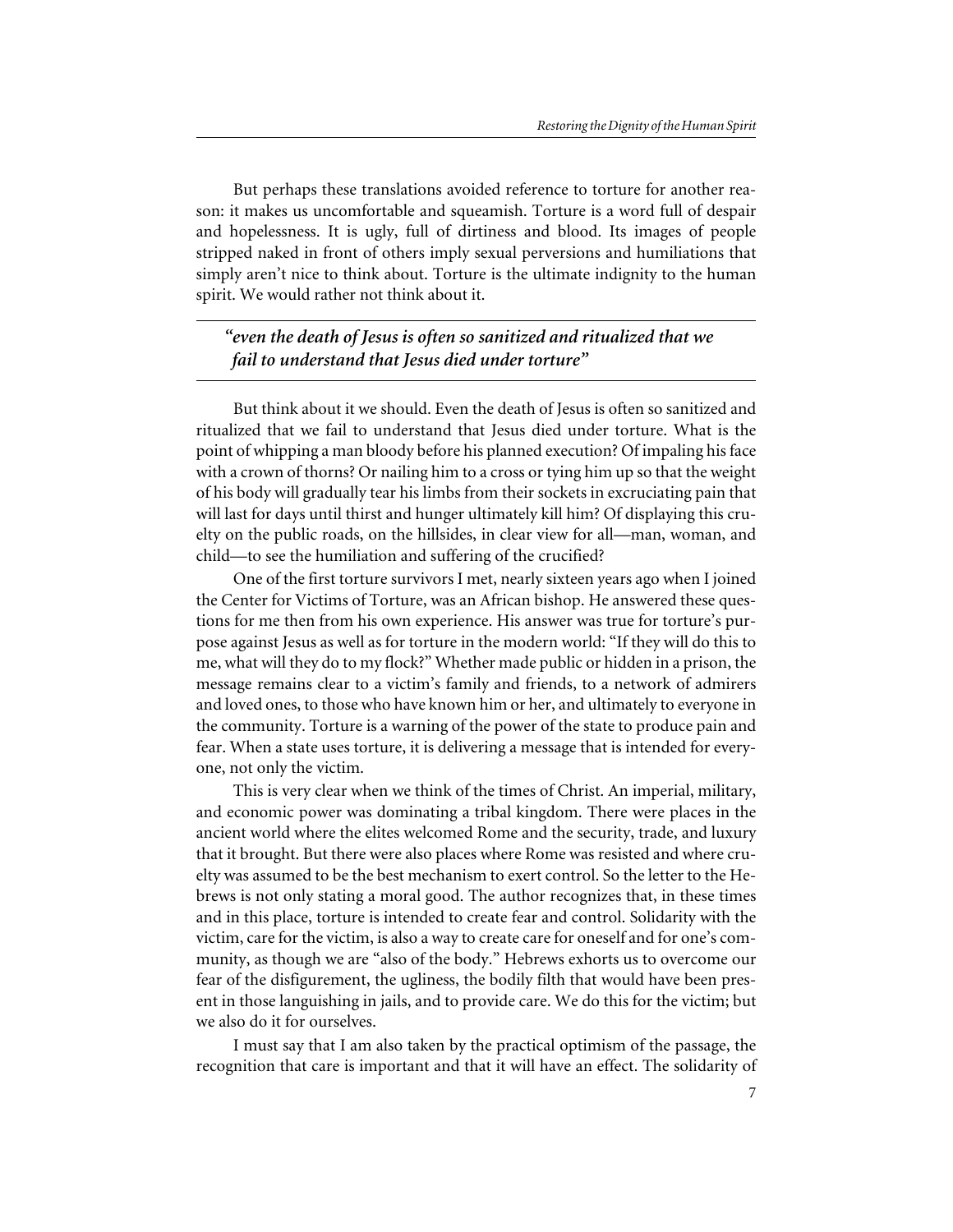care will help the victim, even if it is recognition, listening, or simple acknowledgment. But it is care for both the victim and the giver because it recognizes that the true target is the community. As another victim from Argentina told me, "Torture's purpose is to sever the links of solidarity." Care's purpose is to recover the links.

It is discouraging to think that this understanding might have been lost to us by softened translations of the message. And while many say that torture has been with us for thousands of years as a natural human condition, the organized and systematic rekindling of the theme of care is recent and new—a movement of only the last twenty-five years or so, emanating from Denmark and a group of doctors working with Amnesty International who sought to learn how to document when torture occurred in hopes of preventing it in the future. As victims assembled in the waiting rooms of these doctors, they began to affect the consciousness and the imagination of the doctors who were, after all, healers and not forensic researchers. And so the movement began, leading to the establishment here in Minnesota of the Center for Victims of Torture in 1985—the first such treatment facility in the United States and only the third in the world.

In retrospect, the idea is so simple and so humane that one wonders why it took so long to occur to anyone and why it took such effort to make it take root and spread. But spread it has, with now over 250 specialized programs for torture survivors around the world, many in places like Minnesota where torture victims have sought refuge, and with others forming where torture is still in practice. Most of this growth has taken place in just the last few years. This remarkable growth in the movement to provide care to survivors of torture indicates that this is an idea whose time has come; it reflects the aspirations of Americans and people around the world to intervene against the horror of torture.

*"When they tortured me, they kept repeating over and over again: You will always be alone with this. No one will believe you. You are here because no one cares about you."*

I would like to reflect on these issues by drawing on the work of the Center for Victims of Torture in Minneapolis, with nearly twenty years of direct service with survivors of government-sponsored torture from over seventy nations.

I feel privileged by my early orientation to our work, coming from that first survivor. As I said, he was a bishop in his native country in Africa, a man of great inspiration and wisdom. He took me aside to tell me about his experience and to challenge me as the new director on what needed to be done. "When they tortured me," he said, "they kept repeating over and over again: You will always be alone with this. No one will believe you. You are here because no one cares about you." He described the sense of desperate vulnerability that this message had conveyed, repeated over and over until he began to believe it. We call this the torturer's rap; it is repeated to victims across cultures, across political spectrums.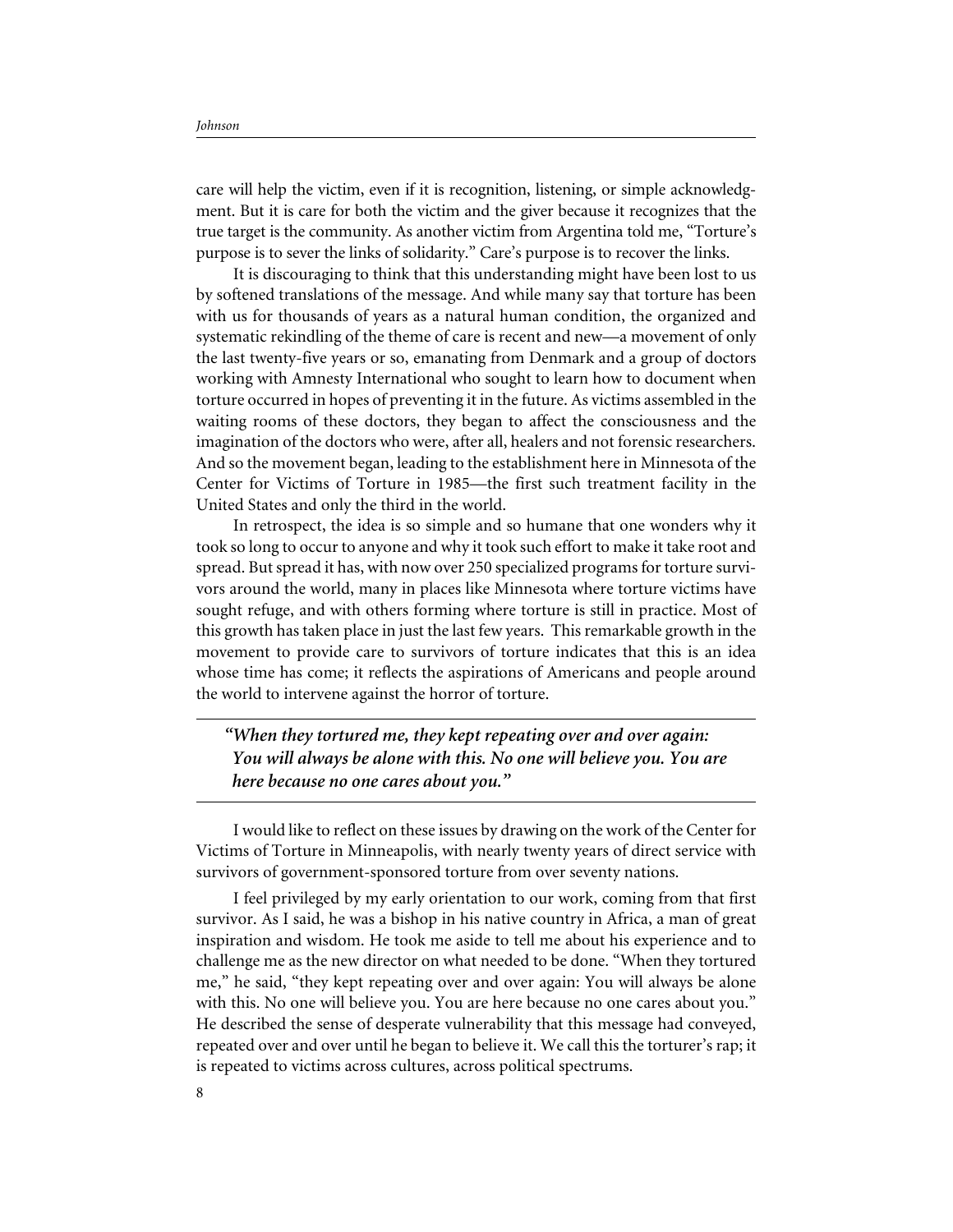Our clients come from many cultures and backgrounds, from Asia, the Middle East, Africa, Eastern Europe, and Latin America. A small number of our clients are Americans who were tortured abroad. What distinguishes all of these as a group is that they were targeted for torture by governments because they were leaders in their communities. They may have been labor or peasant leaders, doctors or political leaders, business or religious leaders, but this characteristic they largely hold in common.

Having experienced leadership, they are also hopeful that they can resume a productive life—for themselves, their families, and their communities. But first they must deal with torture's legacy: physical pain, nightmares, panic attacks, anxiety, depression, thoughts of suicide, and a combination of reactions that are grouped together as "post-traumatic stress disorder." To protect themselves from awful memories, perhaps they have become forgetful. To escape the place of pain, perhaps they have learned to diffuse their attention to such a degree that they can no longer concentrate. They have been intentionally impaired as part of a political strategy.

We know from Holocaust survivors that this is not something people simply get over. Fifty years after their liberation from the concentration camps, survivors still have high levels of nightmares, clinical depression, and suicide. Perhaps even more disturbing, their children and even their grandchildren have higher rates of clinical depression and suicide. This is true for the families of torture survivors as well—trauma of this degree profoundly affects future generations.

#### **THE WORK OF THE CENTER FOR VICTIMS OF TORTURE**

The Center for Victims of Torture remains unique in both the depth and breadth of its work in the field, so let me begin by acquainting you with what we do. The core and moral center of our work is providing direct rehabilitative services to survivors of politically motivated torture. CVT's staff includes highly trained health care personnel—physicians, psychologists, nurses, and social workers supported by volunteer health professionals, such as a dedicated team of physiotherapists and massage therapists, specialists in many fields, and over 300 community volunteers. Our intensive treatment programs in Minneapolis and St. Paul are designed to aid survivors to become healthy, productive citizens again while also teaching us about the human response to intense trauma and effective ways of healing. We have an annual capacity in this intensive program for only about 225 survivors each year. There are roughly 30,000 torture survivors now residing in Minnesota and over 500,000 living in the United States.

The contrast between our capacity for direct service and the need is staggering. It requires working in different ways and on a different scale. As part of our effort to do that, for example, our treatment programs in Africa, established within major refugee camps in Guinea and Sierra Leone, care for thousands of survivors of torture and terror from Sierra Leone and Liberia. Those programs are also de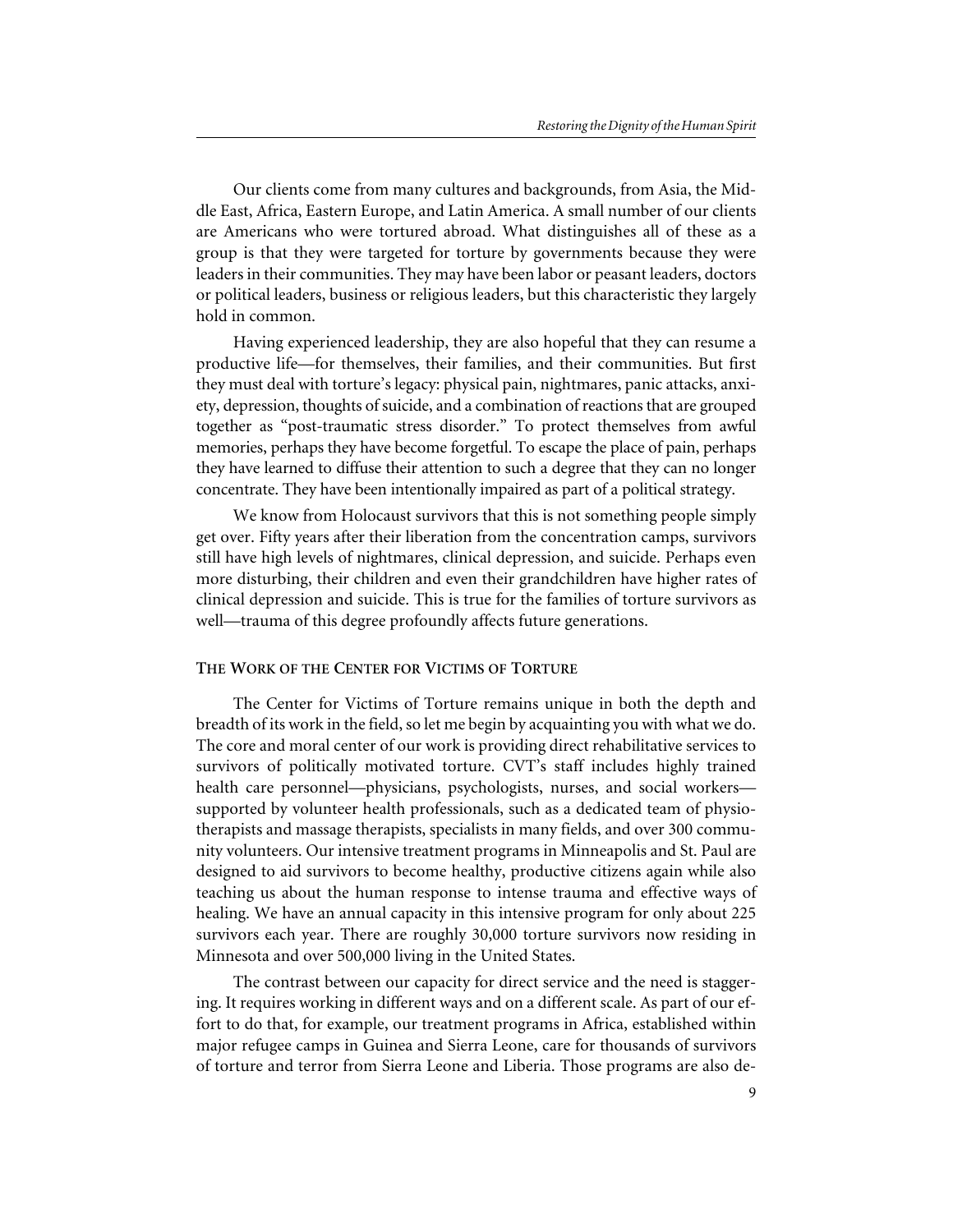signed to help us understand how communities can recover from fear—the motivating source behind those who torture.

Our research program helps us to learn systematically about trauma and the effectiveness of our work. We share what we have learned with other care providers and those working with refugees through an active training program. With the help of the Minnesota legislature and local foundations, we train over 2,500 health care personnel in Minnesota each year as part of an effort to make sure that all torture survivors have access to the care they need within their health care systems. We train over 1,200 teachers and school personnel each year to understand how the experience of human-rights-related traumas in the family can affect refugee children's abilities to learn and grow. I raise these examples of our work in Minnesota to illustrate the kind of work that could and should be organized across our country as we begin to recognize the extent to which our communities are affected by torture.

CVT also provides technical assistance and training to each of the thirty-three torture rehabilitation programs in the United States; it provides funding and training to treatment programs in fifteen other countries where torture has been endemic, such as Cambodia, Bangladesh, Pakistan, the West Bank, Rwanda, South Africa, Guatemala, and Peru. Our single largest training program is in West Africa, where we have trained 120 Sierra Leonean refugees to work as psychotherapists and social workers; we have now moved with them from the refugee camps back into the communities where the atrocities were committed, as we try to work on a much larger scale to help communities recover.

We also work politically to engage policy makers at the state, national, and international levels to understand the purposes and effects of torture. We have maintained an office in Washington, DC, for example, since 1992, to work with Congress and the Administration to develop policies that aid and protect torture victims. Together with the Minnesota congressional delegation, and with the help of congressional leaders like Tom Lantos and Chris Smith, we helped draft and pass the Torture Victims Relief Act to support rehabilitation programs around the world and are now leading the campaign to pass the new reauthorization act. We opened an office in Brussels to help spearhead the same focus on policy interventions in Europe, especially at the European Union.

We believe that any health care program must also have a public health component and engage in prevention. CVT's particular contribution has been the development of a global network of human rights leaders to reevaluate the tactics we have relied on and the limitations of current strategies to protect human rights. The New Tactics in Human Rights Project developed a workbook of over 120 useful tactics that could be engaged in the struggle to protect human rights and is now hosting a series of workshops in each region of the world. Ten innovative tacticians from Africa, for example, met together in May 2003 to cross-train each other in their tactical innovation, so that each one would leave knowing ten tactics rather than only one. This led to new insights about the kinds of strategic opportunities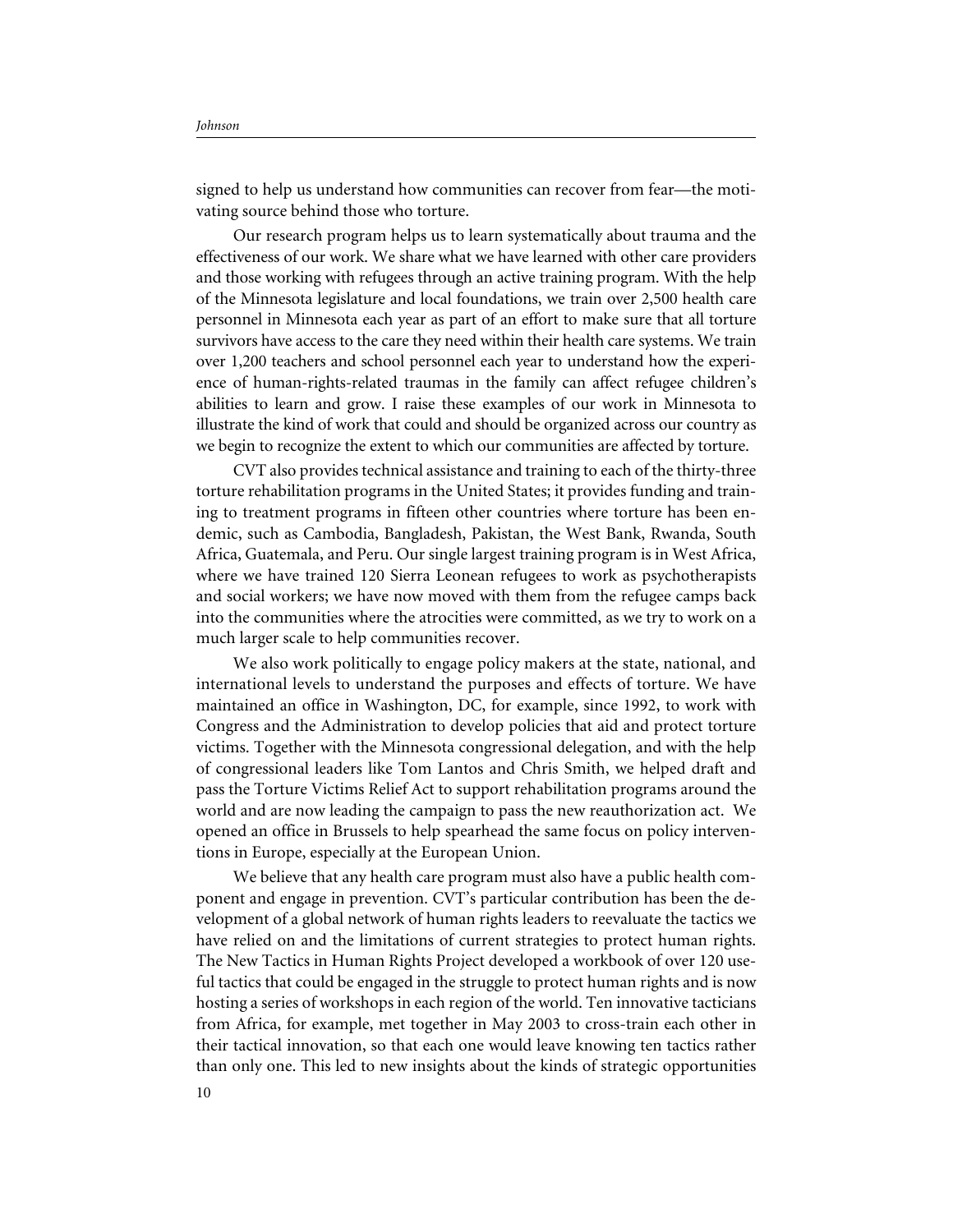available in their countries to resolve major human rights problems. Together with our growing group of colleagues, we will be hosting a gathering of about 700 human rights leaders next year in Ankara, Turkey, to learn about forty powerful tactics that can be combined together in new, more comprehensive strategies to end torture and other human rights abuses.<sup>2</sup>

The Center for Victims of Torture is a learning center; at the basis of this learning are the survivors of torture who take the enormous risk to trust us and to tell us their stories.

#### **WHAT WE HAVE LEARNED FROM THIS WORK**

Torture is fundamentally a political weapon, employed by repressive regimes to shape cultures through fear. The evidence of torture's use in Iraq is now clear to the American public, as it has been within the torture treatment movement for over a decade through the broken bodies and minds of our clients. What they, along with victims from over seventy other nations of the world, have taught us is that torture targets leadership of the opposition in order to snuff out creativity and to crush emerging movements that may threaten a regime's corrupt hold on society. Torture sends a message of fear throughout the network of that leader's family and community of followers and admirers. As the African bishop told me about the meaning of torture, the message is clear: "If they'll do this to me, what will they do to my flock?" We have also learned how traumas of this severity and scale have a transgenerational effect, shaping the health, the hopes, and the aspirations of future generations.

Because of these significant and predictable effects, we understand that torture is the most effective weapon against democracy. Even after a dictatorial regime has fallen, as it has in Iraq, we can expect that the impact of torture will be felt for generations: leadership broken and lost; their families and communities still frightened and disengaged from public life; a profound lack of trust in public institutions, police, and courts; a lesson in forced political apathy learned and lived out every day. Unless we find ways to understand and to heal the legacy of torture, our efforts to build democratic institutions will fail. They will fail in Rwanda. They will fail in Iraq. They will also fail in Minnesota and across America, unless we follow the mandate of Hebrews: "Remember...those who are being tortured, as though you yourselves were being tortured."

But we need not fail, as our colleagues demonstrate in the many countries of repression where rehabilitation programs now operate. It is possible—and highly desirable—to recover leadership stolen by repression, to ease fear and apathy, to relieve nightmares and depression, and to address politics disrupted by panic and acute anxieties. The choice is ours.

The African bishop continued his story to me. He said, "When I heard that

 $2$ You can find out more about this project from the website www.newtactics.org or through CVT's main website, www.cvt.org, where, of course, you can learn more about the many programs of the organization.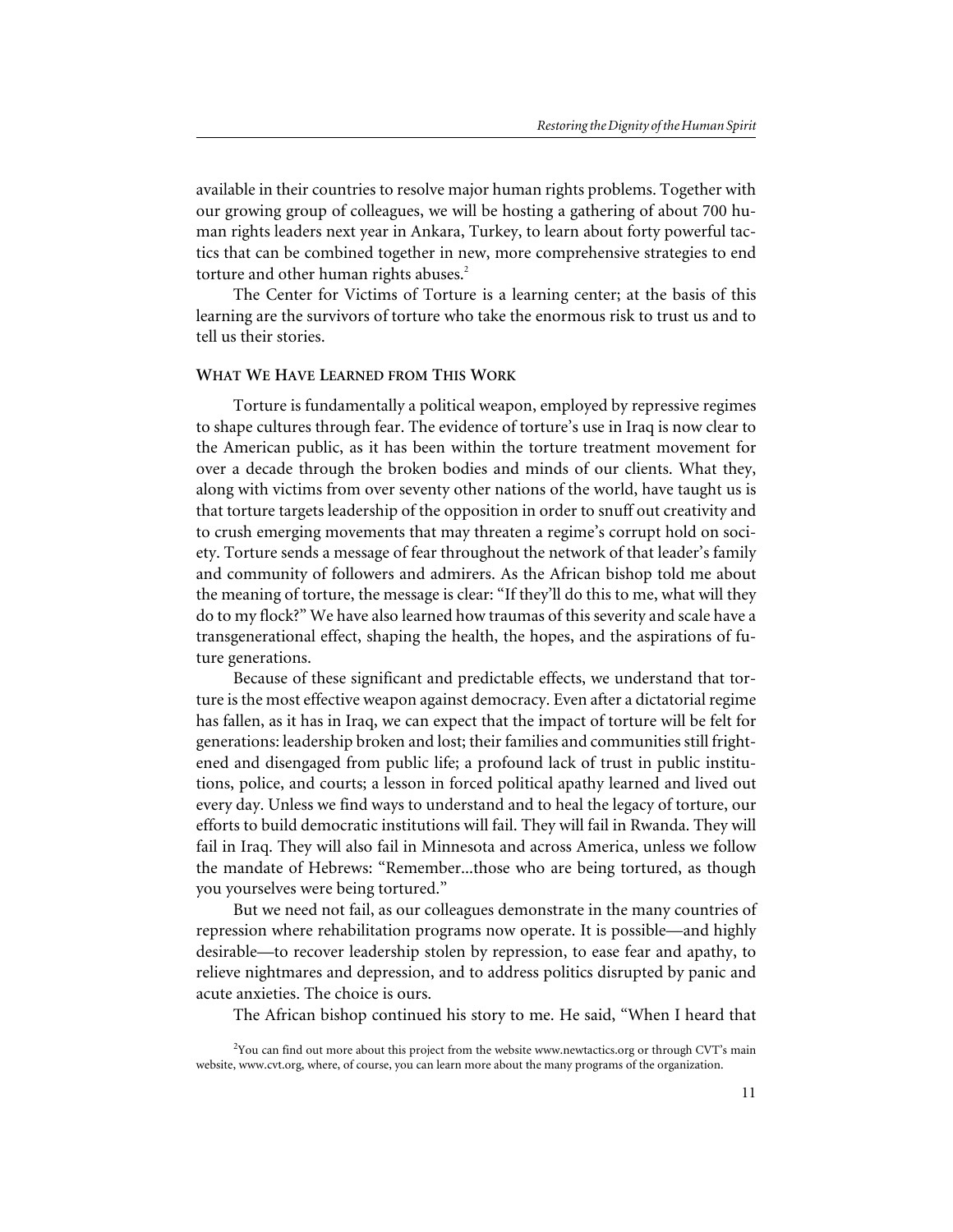my church was sending me to Minneapolis to the Center for Victims of Torture—even to know there was such a place—was very healing. It let me know that my torturers had lied to me. I was not alone. There were people, there was a community that believed me and cared about me." And at that point, he urged me to do everything I could to make sure that people who could not come to our doors would still know of our existence so they would understand that their torturers lied.

#### **THE UNITED STATES AND TORTURE**

That was also the logic behind the Torture Victims Relief Act. We wanted to create a very visible message to torture victims throughout the world that their safety and healing was of great importance to the American people. Perhaps all Americans are not aware of the extent to which the United States has taken leadership over the past decade in work against torture; it is now the leading sponsor of torture rehabilitation programs, for which Congress currently allocates \$25 million per year. Of this amount, \$10 million is available for supporting treatment centers in the United States. This is woefully inadequate, representing an expenditure of only about \$20 per survivor for programs of care in a nation of at least 500,000 torture victims. The new legislation would double this amount in the first year and increase funding at \$5 million per year for two additional years. This would be a good investment for our country and for the State of Minnesota.

### *"the USA is now the primary supporter of torture healing programs around the world"*

As inadequate as current funding is, it is still important to acknowledge that the USA is now the primary supporter of torture healing programs around the world. Other efforts by the U.S. government, both public and diplomatic, to intervene to halt torture and to support international action in prevention have offered very welcomed leadership in the struggle against torture.

That is why it is especially troubling that, in our time of fear following 9/11, allegations are surfacing that the U.S. government is engaging in forms of interrogation that incorporate acts of torture. President Bush issued an important statement on June 26, 2003, the UN Day in Support of Victims of Torture, positively asserting American interests and values in the struggle against torture and stating that any transgressors would be punished. But a recent article in *The Atlantic Monthly* sketches in detail the forms of interrogation in use and, even more troubling, argues that they are justified and should be used.<sup>3</sup> The author, Mark Bowden, tries to distinguish these interrogation practices as coercion, rather than torture—what others have referred to as "torture lite,"<sup>4</sup> a term that is deeply offensive to torture survivors.

3 Mark Bowden, "The Dark Art of Interrogation," *The Atlantic Monthly*, October 2003, 51–76. 4 Ibid., 53.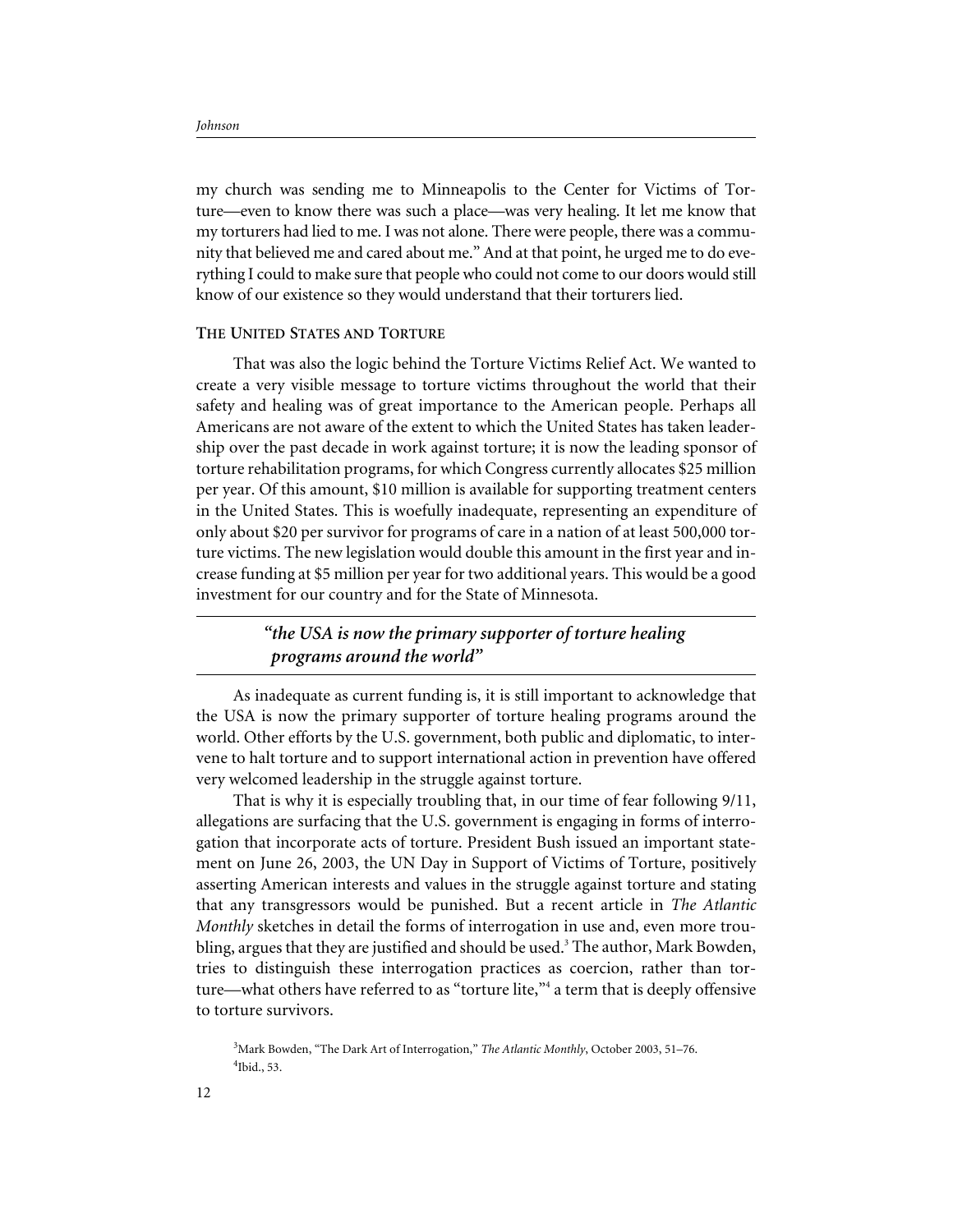The justification argument is characterized as the "ticking time bomb." Those arguing for the use of torture propose a hypothetical situation: a bomb is about to go off, killing some number of innocents; we have the guy who knows where this bomb is. "Isn't it morally justified to use any pressure or technique available to get the information needed to save the lives of tens, hundreds, thousands of persons?" Bowden reports that, according to some interrogators, "A method that produces life-saving information without doing lasting harm to anyone is not just preferable; it appears to be morally sound."5

This argument is attractive to many. It uses a consequentialist ethical framework, justifying actions by their presumed consequences. There are a number of things wrong with this argument, however:

1. "Without doing lasting harm." The techniques discussed and proposed generally fall into highly destructive forms of psychological torture. In fact, our clients have reported to us that recovery from these forms of torture is much more difficult than from physical pain. The techniques include mock executions; threatening the safety of family members, especially children; being forced to watch or witness the torture of others; scenarios of extreme humiliation, such as being held in a group naked; threats of sexual violence; and sensory deprivation, among others. We know that these do produce lasting harm, and can lead to a lifetime of nightmares, depression, and suicidal tendencies.

What is so bad about that, some might ask, when we are talking about terrorists? Don't they deserve what they get?

2. Torture is a notoriously unreliable method of getting accurate information. Victims will confess to any crime and provide any information in order to halt the suffering or prevent the suffering of others. It is often comforting to hear stories of those claiming they didn't break. But torture has become so sophisticated, especially with the advances in forms of psychological torture, that everyone does and will break. Each of our clients could tell you a story of false confessions and information planted as part of their experience of torture.

3. The argument attempts to justify torture when it uncovers vital information that can save lives. But is it justified when it is used and uncovers no useful information? For years, the Israeli intelligence services used the techniques cited by these commentators, precisely with a "ticking time bomb" prevention rationale. Israeli human rights organizations believe the techniques halted few, if any, bombs from going off, and yet they were used against thousands of young Palestinian men. How can techniques of torture be justified when used against the innocent or in a fishing expedition?

The experience of our clients indicates that when torture is allowed, it will become widespread. And confessions will be sought to justify the perpetrators and their superiors who decide to use torture. I might add that the Israeli Supreme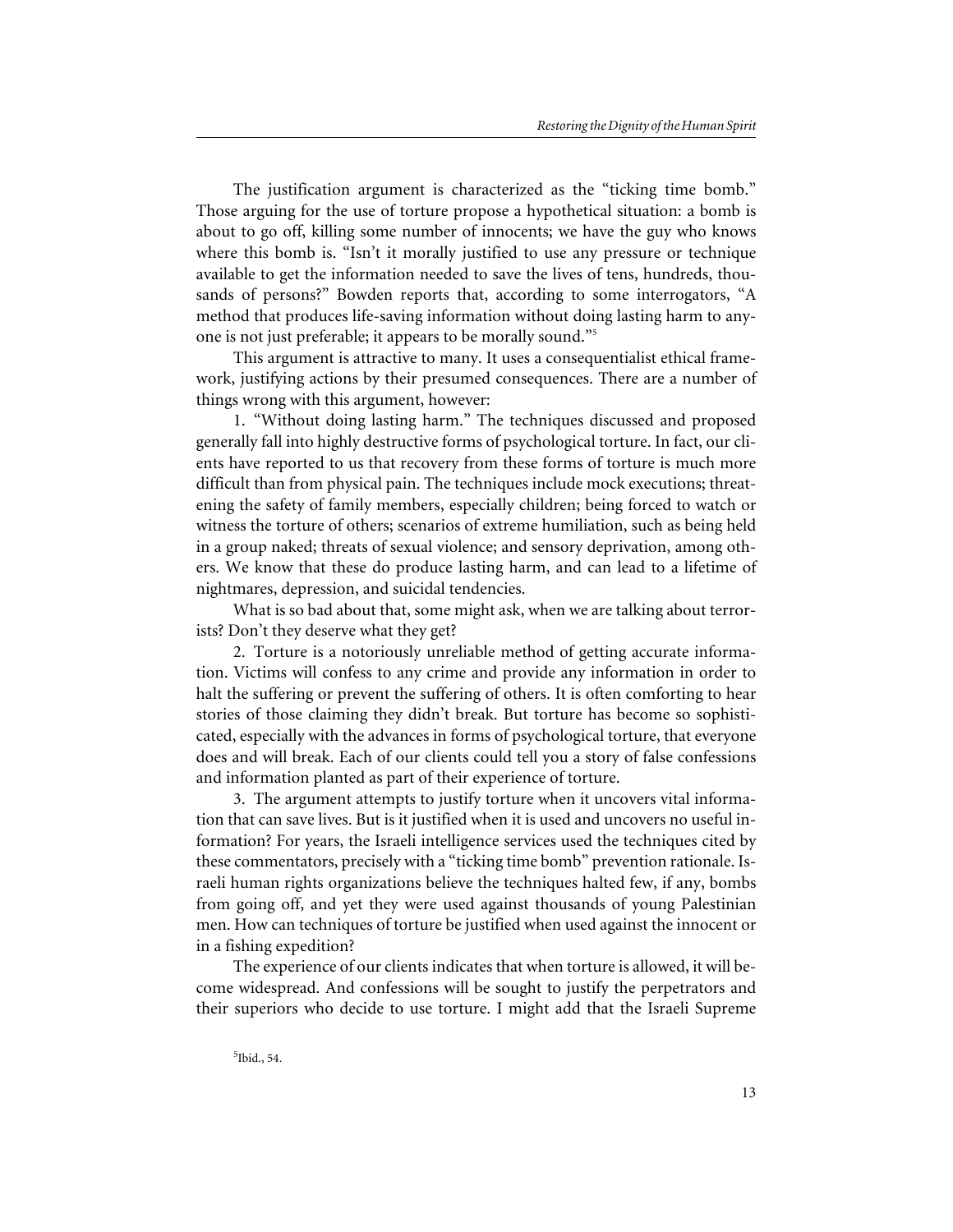Court reviewed the interrogation techniques that the intelligence services liked to call "moderate physical pressure" and which U.S. advocates call "coercion" or "torture lite." The court concluded that these were all forms of torture outlawed by the Convention against Torture and therefore also violated Israeli law. They banned their practice altogether in 1999.<sup>6</sup>

4. What torture is very effective at producing is both fear and rage. Jean Améry, a Holocaust survivor and torture victim, wrote in his memoir, "Whoever has succumbed to torture can no longer feel at home in the world. It is fear that henceforth reigns....Fear—and also what is called resentments—[that] concentrate into a seething, purifying thirst for revenge."7

The head of the Egyptian Organization for Human Rights, Hafiz Abu Sa'eda, argues that torture can actually promote terrorism. "Torture demonstrates that the regime deserves destroying because it does not respect the dignity of the people." Members of Islamist groups such as the Muslim Brotherhood are among those transformed from relative moderates into hard-line fanatics after being tortured, Sa'eda explained. After being tortured in Egypt, Ayman al-Zawahiri, a surgeon, fled to Afghanistan to join the mujahedeen and eventually became Osama bin Laden's chief deputy.<sup>8</sup>

5. I have talked to my friends around the world, who are disappointed in and afraid of an America that engages in torture and uses legalisms to hide the nature of what it does. Because, of course, so many of them—and so many of our clients heard their governments say the same things and use the same excuses to justify the use of torture. The human rights community has documented this hypocrisy for decades. We are angry and afraid when our government begins to mouth the same words we have heard so often, from Argentina and Brazil, from South Africa and Kenya, from Turkey and Iraq, from Pakistan and China. Those words are, "Our community is in danger from terrorists. We must use extraordinary means to fight this hidden enemy. We must find the bomb that is ticking before it kills innocent people." People around the world see this as a lie, because they have seen the practice ingrained and continuing long past the time when the threat was real, and we see the tens of thousands of people ground up and damaged by regimes addicted to violence and governance through fear. We know that this is an addiction, a sickness that warps not only the direct victims, but the torturers and the society at large.

I felt that warping when I participated in a radio talk show where the host was driven to convince me and his audience that torture was a rational response, a needed response, to the threat of terrorism. He encouraged his public to call in ideas of what torture should be used to make people confess and give information that was needed to save lives, and each call was uglier than the last. There are people

<sup>6</sup> See ibid., 75–76.

<sup>7</sup> Jean Améry, *At the Mind's Limits: Contemplations by a Survivor on Auschwitz and Its Realities*, trans. Sidney Rosenfeld and Stella P. Rosenfeld (Bloomington: Indiana University Press, 1980) 40.

<sup>8</sup> Owen Bowcott, "Torture trail to September 11," *London Guardian,* 24 January 2003.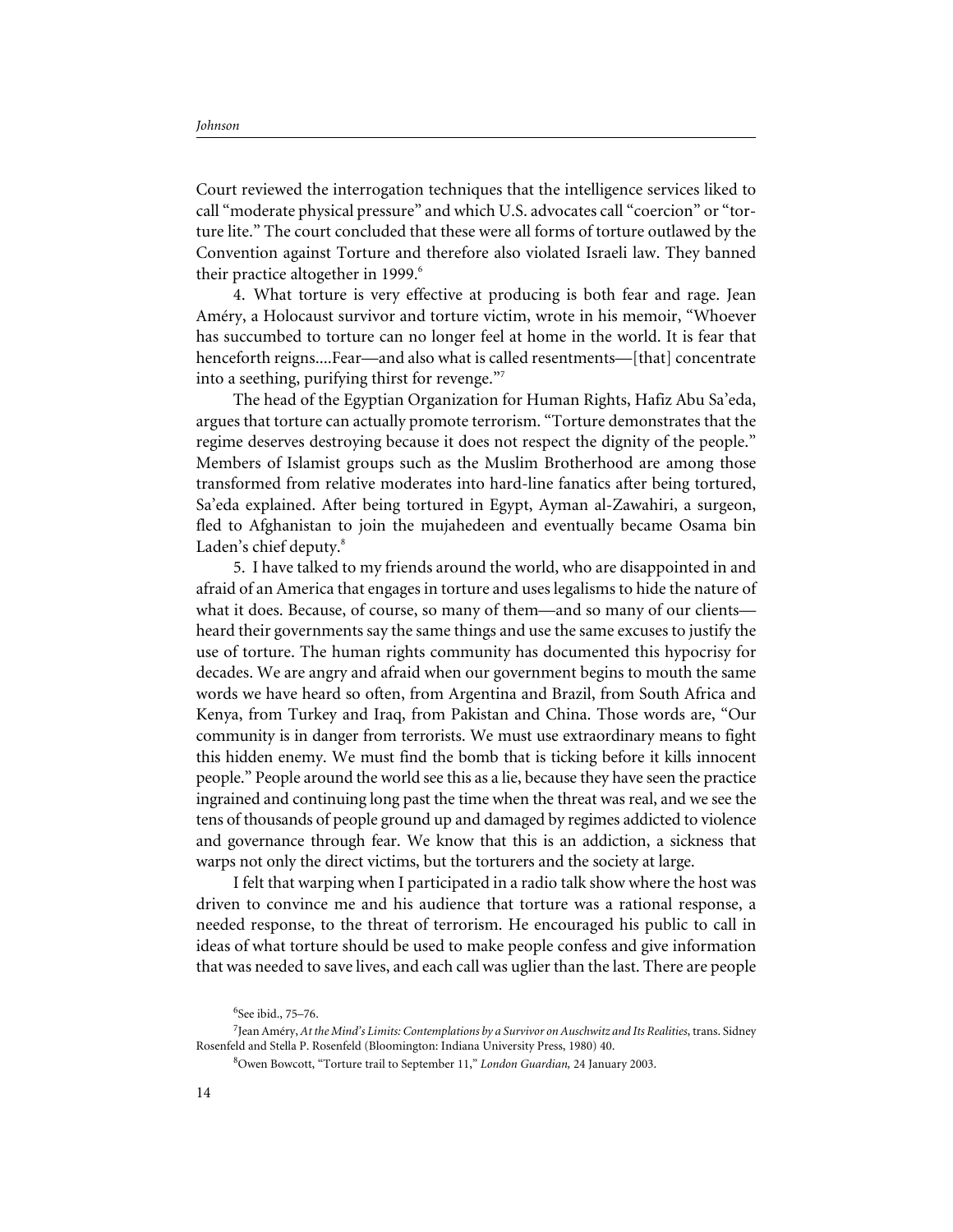using our fears to build their popularity and their power. But we must also recognize that our fears are real and that we must find ways to confront them.

I was told a story about the meeting between President Bush and the new High Commissioner for Human Rights, Sergio de Mello, the lead UN official recently killed in Iraq. President Bush was briefed that the high commissioner would discuss the allegations of torture, so he made that the first agenda item, rather than avoiding it. And he said that the United States was not using torture and would not use torture. But he added that, if we caught an al-Qaeda operative who knew about a bomb that killed 3,000 people in America, then he would have to explain to the American people why we did not.

That is another kind of fear, the fear of failing in one's duty to others, to be seen as failing in the obligations to protect the innocent. That is a fear we must recognize, and understand as well, and help to relieve the burden inherent in these choices.

## *"the use of torture destroys not only the victim, but also the victimizer"*

We know that the use of torture destroys not only the victim, but also the victimizer. Yes, there are people who become addicted to violence, not only watching it but participating in it and inflicting it. But we know enough now about how torturers are created to know that it requires a methodology. Central to that methodology is creating an ideology that helps the torturers justify to themselves why they are doing something that is so counter to the values of humanity, to every world religion, to the teachings of every mother to her son or daughter, and that would bring shame to the eyes of his mother or his children. It is not a happy profession. It brings nightmares and estrangement and loneliness. And yet people do it daily out of a sense of duty.

In the gospels, Jesus says, "It is easier for a camel to go through the eye of a needle, than for a rich man to enter the kingdom of God" (Matt 19:24). What does this mean? I have read it as a condemnation of the rich, which it can be. But I also began to think of this as a statement of enormous compassion for how difficult it can be for the privileged and the powerful to be wholly a part of the community, rather than standing aside from the human family. Remember that Jesus spoke these words when Jewish culture was being challenged by imperial Rome, with its values and rewards of privilege and wealth to the rulers of conquered peoples who aided the imperium's rule. This was a cultural invasion as well as a military one. It held many promises for the future, but it also challenged the ideal of social justice and community exemplified by the obligation of Jubilee, when observant Jews were to forgive debts, release slaves, and so redistribute the wealth and give up the privilege that came with this wealth. Jubilee was a religious obligation to strengthen the community over the self, but it weighed more heavily on the wealthy, who had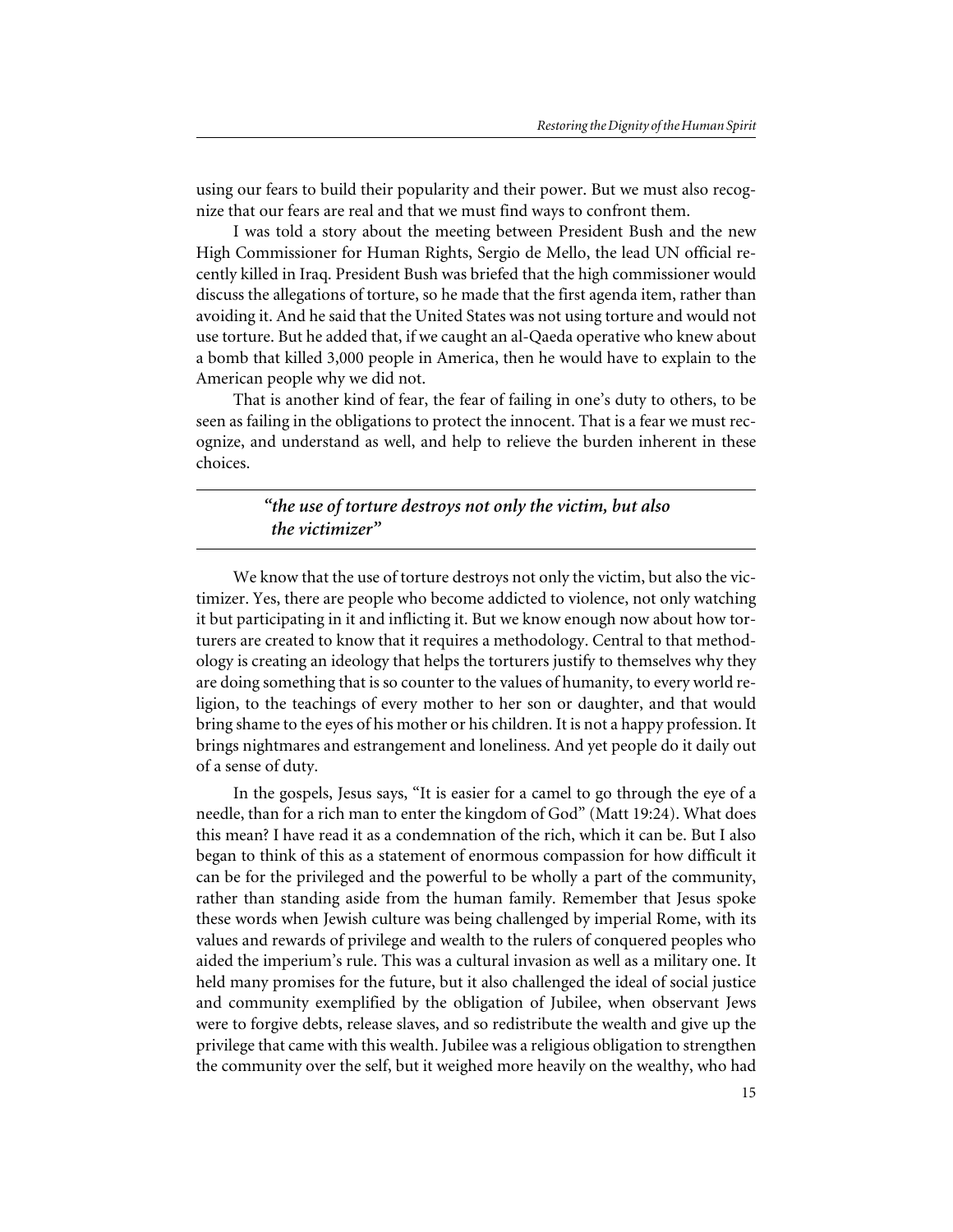much more to lose. Jewish tradition recognized the virtue of wealth accumulating through hard work and intelligence, but asserted that, for the sake of community, every fifty years the wealth had to be distributed. The slave was released from servitude. The debtor was forgiven. The widow, the crippled, the poor could share in the wealth produced by the most industrious. Community trumped wealth as a value.

The cultural values of the Romans were much different. They valued not only the accumulation of wealth, but also its display; they valued not only industry, but luxury. How attractive this must have been, this countervailing ideology, to the business and ruling elites of Jewish society. This new ideology made it all the more difficult for them to fulfill their obligations under Jewish law and made them stand apart from the community.

So Jesus recognized this struggle and this difficulty, and with compassion he tried to explain to the rest of us what burden the rich held. He did not say that the wealthy could not enter heaven, but that the burdens and obligations on them were so much heavier than on the rest of us. But neither did he revise the law and lower the standards. He only recognized that the struggle was enormous, inviting the rich to make that struggle, for the rewards would be great if undertaken with faith.

Perhaps what is true for the rich is also true for the powerful. We are the most powerful nation in the history of the world. Yet we now fear the actions of a small faction of fanatical haters that have done us and others harm. But we have the power to do anything, such as ignoring the advice of our allies, suspending our obligations under international laws that we helped to create, undermining values like the rule of law that have been the framework of our nation and of our freedoms. We have the power to set up special camps, outside of the law, hidden from scrutiny by our people and by other peoples. But is this a power we should use?

*"we should ask President Bush to open up the detention and interrogation camps to the UN Special Rapporteur on Torture and the UN Committee against Torture"*

Although I am a supporter of free speech, I believe that arguments in favor of "coercion," emerging from the press and in particular from right-wing radio talk shows, associate America with torture and therefore undermine our moral credibility as a nation and a people. This makes us less secure, not more so.

#### **WHAT WE CAN DO**

We should urge our congressional leaders to conduct an investigation into the allegations of the use of torture in interrogation by the United States. We should let them know that the practices of torture are beneath us as a society and a great nation.